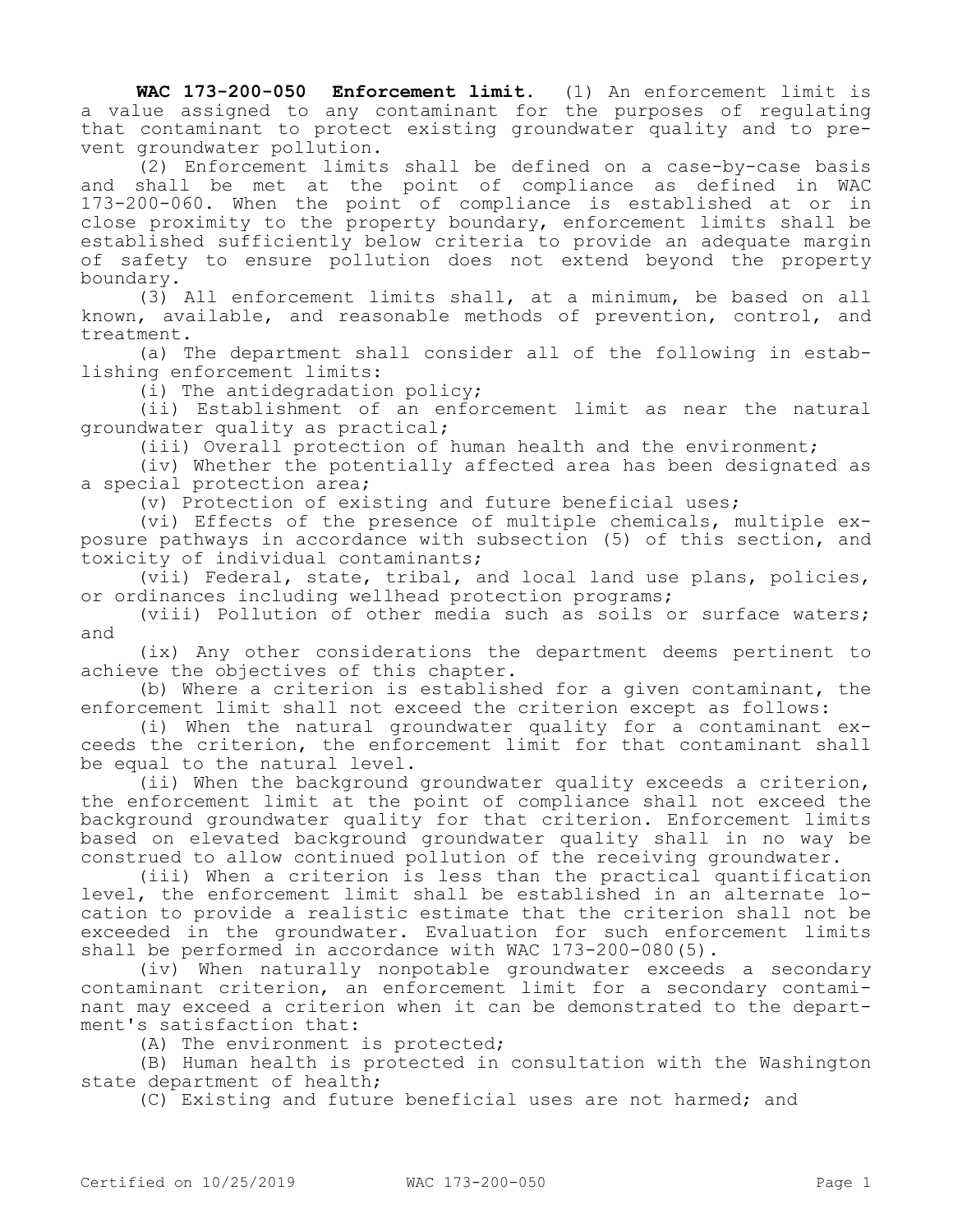(D) All known, available, and reasonable methods of prevention, control, and treatment will not result in concentrations less than the secondary contaminant criteria.

(v) Enforcement limits may exceed criteria in isolated artificial or seasonal groundwaters when all of the following conditions exist:

(A) The isolated artificial or seasonal groundwaters are of insufficient quantity for use as a drinking water source;

(B) Established enforcement limits will not cause harm to existing and future beneficial uses including support of seasonal wetlands;

(C) Accumulation of contaminants will not cause adverse acute or chronic effects to human health as determined in consultation with the Washington state department of health;

(D) Accumulation of contaminants will not cause adverse acute or chronic effects to the environment.

(vi) In rare circumstances the department may allow an enforcement limit to exceed a criterion for an activity for a period not to exceed five years without reconsideration of the evidence presented in subitems (A), (B), and (C) of this subdivision, and if all of the following conditions are met:

(A) The permit holder or responsible person demonstrates to the department's satisfaction that an enforcement limit that exceeds a criterion is necessary to provide greater benefit to the environment as a whole and to protect other media such as air, surface water, soil, or sediments;

(B) The activity has been demonstrated to be in the overriding public interest of human health and the environment;

(C) The department selects, from a variety of control technologies available for reducing and eliminating contamination from each potentially affected media, the technologies that minimize impacts to all affected media; and

(D) The action has been approved by the director of the department or his/her designee.

(4) Where a criterion is not established for a contaminant, the enforcement limit in groundwater shall not exceed the practical quantification level except:

(a) Where there is evidence that a lower concentration would better protect human health and the environment (based on published health advisories, risk assessments, and other available information), the department shall establish a more stringent enforcement limit;

(b) If clear and convincing evidence can be provided to the department that an alternative concentration will provide protection to human health and the environment, the department may establish an enforcement limit higher than the practical quantification level.

Protection of human health shall be determined in consultation with the Washington state department of health.

(5) For multiple contaminants and multiple routes of exposure, enforcement limits shall be addressed as follows:

(a) Estimated doses of individual contaminants from one or more routes of exposure are assumed to be additive unless evidence is available to suggest otherwise.

(b) Adverse effects of multiple contaminants with similar types of toxic responses are assumed to be additive unless evidence is available to suggest otherwise.

(c) Human cancer risks associated with multiple carcinogens are assumed to be additive unless evidence is available to suggest otherwise and shall not exceed a total incremental human cancer risk of 1 in 1,000,000.